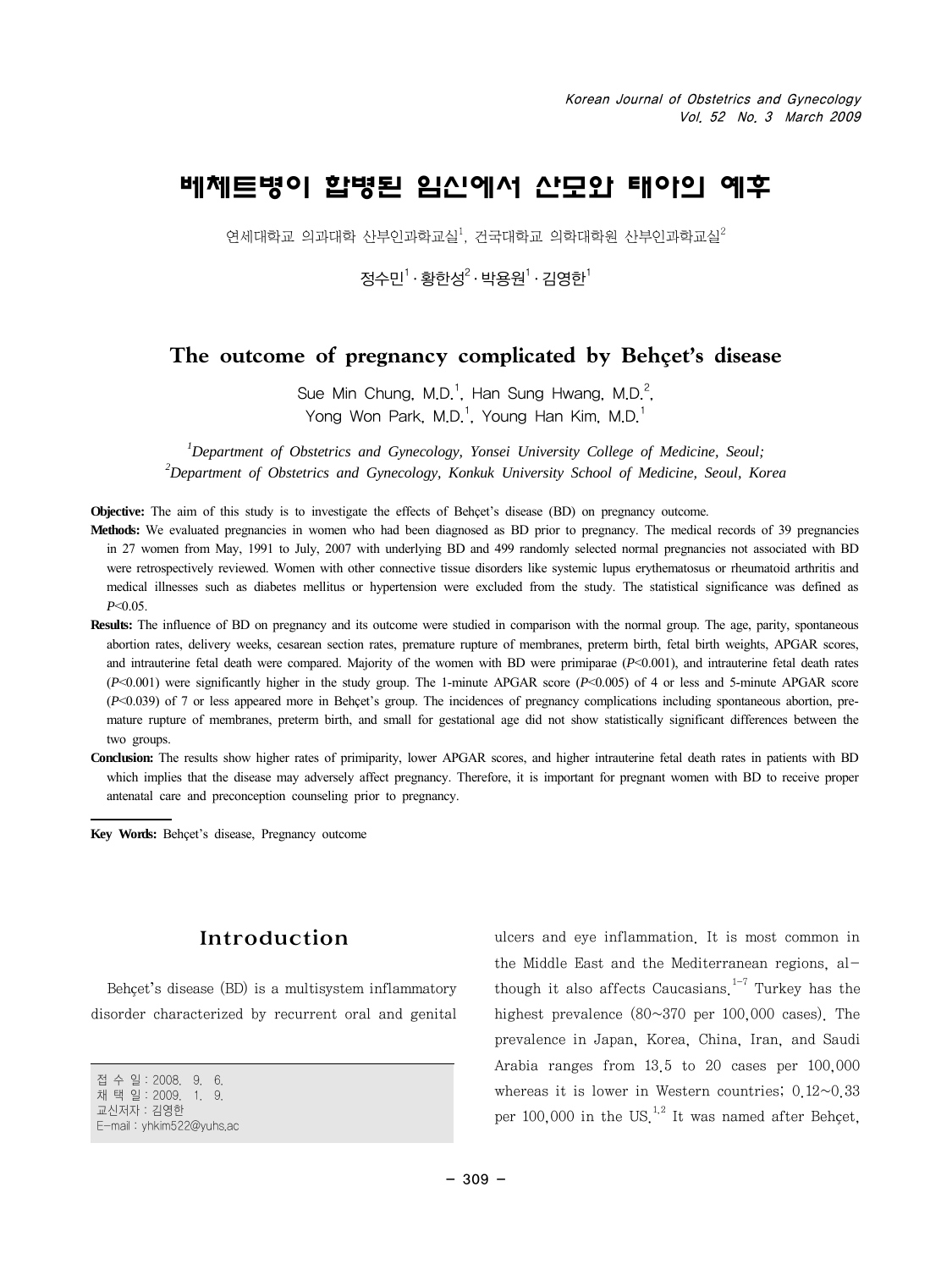a Turkish dermatologist who, in 1937, popularized this syndrome as a distinct clinical entity.<sup>1</sup> Since then, additional features such as arthritis, thrombophlebitis, erythema nodosum, gastrointestinal lesions, central nervous system lesions, epididymitis, vascular injuries, and hypercoagulability have been included in the variable patterns of the disease.<sup>1</sup> The vascular system, both arterial and venous, is affected in 25% of patients, and involvement of the pulmonary vascular tree has been reported in 5% of these patients  $3,4,15,16$ .

Vasculitis, clinicopathologic process characterized by inflammation and necrosis of blood vessels, and thromboembolic disease are known complications of BD and may be particularly problematic during pregnancy. <sup>8</sup> These factors have been shown to be associated with pregnancy-related disorders or even failed pregnancies and may have harmful effects on the immediate and long-term health of the mother and the baby.

Although BD is mainly diagnosed during the fertile years, little is known about its influence on the outcome of gestation. The effect of pregnancy and the puerperium on the disease activity is also poorly understood. The objective of this study is to investigate the effects of BD on pregnancy outcome.

### Materials and Methods

We evaluated the results of pregnancies and disease course in women who were diagnosed as having BD. The medical records of 39 pregnancies in 27 patients from May, 1991 to July, 2007 with underlying BD and 499 randomly selected normal pregnancies during the same period not associated with BD were retrospectively reviewed. Women with other connective tissue disorders like systemic lupus erythematosus or rheumatoid arthritis and medical illnesses such as diabetes mellitus or hypertension were excluded from the study.

All pregnancies of the patients with BD were evaluated as a study group and were compared with the control group. The characteristics of the patients and the pregnancy outcome including age, parity, gestational age at delivery, spontaneous abortion history, cesarean section, premature rupture of membranes, preterm birth, fetal birth weights (small for gestational age), APGAR scores at 1 and 5 minutes, and intrauterine fetal death were investigated in this study.

Statistical analysis was performed using SPSS version 14.0 (SPSS Inc., Chicago, USA). The student's  $t$ -test was applied to compare the characteristics of the two groups and Chi-Square test and Fisher's  $ex$ act test to examine the significance of the association among the categorical variables. Quantitative variables are presented as mean±standard deviation, and  $P$ -values less than 0.05 were considered significant.

#### Results

Twenty-seven patients with BD who had 39 pregnancies were compared with randomly selected 499 normal pregnancies in the control group. The general characteristics of the patients and pregnancy outcomes were studied in comparison. As seen in Table 1, the maternal mean age at pregnancy and the gestational weeks at delivery showed no significant difference. However, the rate of primiparity (66.7%) over multiparity (33.3%) in women with BD was significantly higher  $(P(0.001)$  than the rate  $(15.6\%$  over 84.4%) in the control group.

The pregnancy outcome in women with BD was compared with the control group, and the pregnancy complications including spontaneous abortion (17.9% vs. 13.6%), premature rupture of membranes (10.3% vs. 7.6%) and preterm birth (15.4% vs. 12%) tend to occur more frequently in BD patients than in normal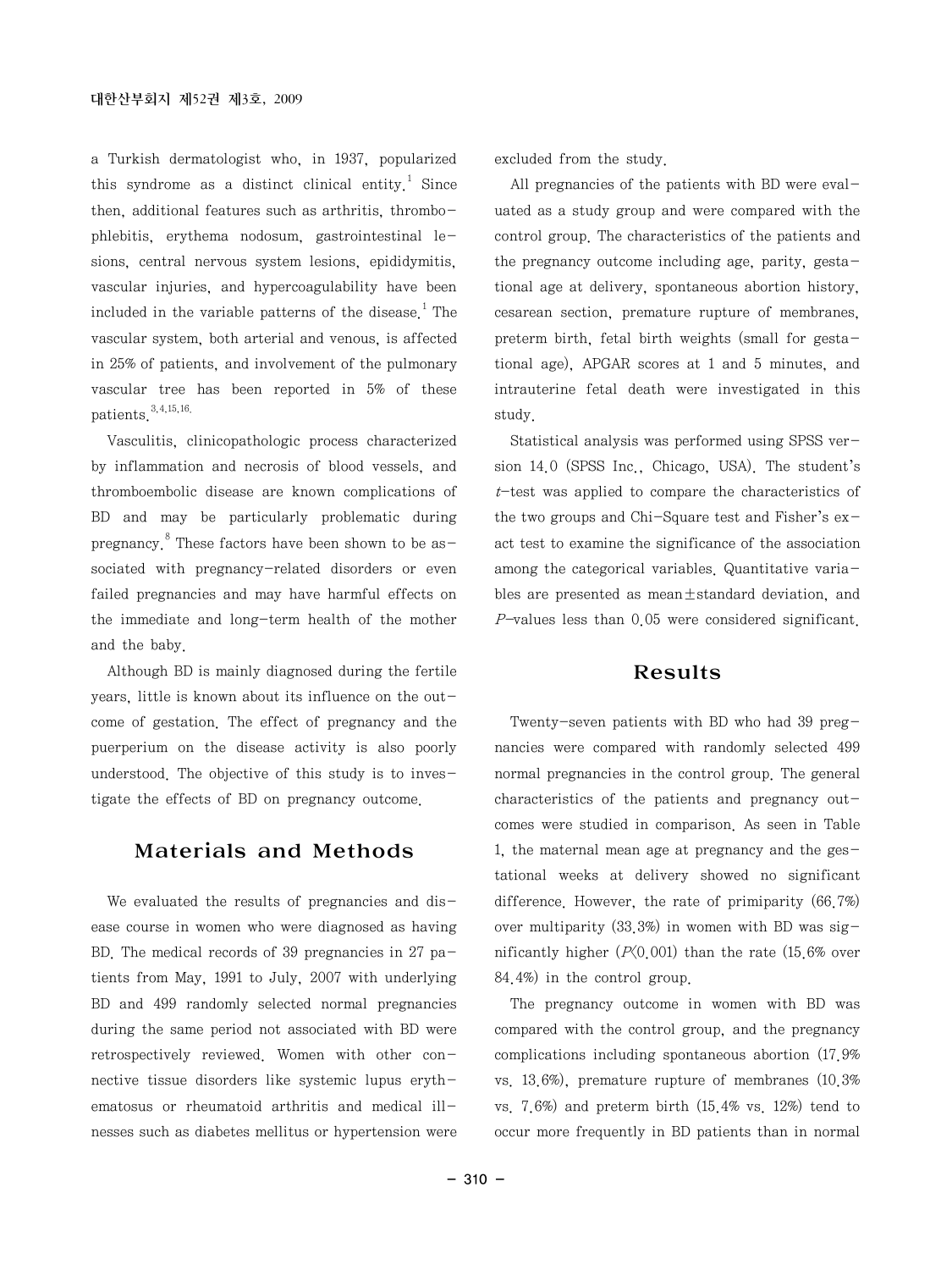|                                     | Behcet's group<br>$(n=39)$ | Control group<br>$(n=499)$ | $P$ -value            |
|-------------------------------------|----------------------------|----------------------------|-----------------------|
| Maternal age (years)                | $29.8 \pm 4.3$             | $30.7 \pm 4.2$             | 0.182                 |
| Parity                              |                            |                            |                       |
| Primiparity                         | 26(66.7%)                  | 78 (15.6%)                 | $<0.001$ <sup>*</sup> |
| Multiparity                         | $13(33.3\%)$               | 421 (84.4%)                |                       |
| Gestational age at delivery (weeks) | $37.4 \pm 4.8$             | $38.1 \pm 3.2$             | 0.369                 |
| Spontaneous abortion history        | $7(17.9\%)$                | 68 (13.6%)                 | 0.453                 |
| Premature rupture of membranes      | 4 $(10.3\%)$               | 38 $(7.6\%)$               | 0.554                 |
| Cesarean section                    | $17(43.6\%)$               | $226(45.3\%)$              | 0.837                 |
| Preterm birth                       | $6(15.4\%)$                | 60 $(12\%)$                | 0.538                 |
| Intrauterine fetal death            | $3(7.7\%)$                 | 3 $(0.6\%)$                | $<0.001$ <sup>*</sup> |
| Fetal birth weight (grams)          | $2,955 \pm 789$            | $3,151\pm678$              | 0.087                 |
| Small for gestational age           | $5(12.8\%)$                | 47 (9.4%)                  | 0.489                 |
| APGAR score (1 min)                 |                            |                            |                       |
| $\leq4$                             | $6(20.7\%)$                | $26(5.2\%)$                | $0.005^*$             |
| $\geq 5$                            | $23(79.3\%)$               | 473 (94.8%)                |                       |
| APGAR score (5 min)                 |                            |                            |                       |
| $\leq$ 7                            | $6(20.7\%)$                | 42 $(8.4\%)$               | $0.039$ <sup>*</sup>  |
| ${\geq}8$                           | $23(79.3\%)$               | 457 (91.6%)                |                       |

**Table 1.** Patient characteristics and pregnancy outcome in women with Behcet's disease compared with the control group

\* *P*-value<0.05 by Student's *t*-test, Chi-square test (Fisher's exact test).

pregnancies though the differences did not reach the statistically significant value. As for neonates, APGAR scores at 1 ( $P(0.005)$  and 5 ( $P(0.039)$ ) minutes after birth were distinctively lower in Behçet's group. The 1-minute APGAR score of 4 or less (20.7% vs. 5.2%) and 5-minute APGAR score of 7 or less (20.7% vs. 8.4%) appeared more frequently in Behçet's group. Morevoer, 3 (7.7%) intrauterine fetal death were observed in 39 pregnancies in the study group as compared with 3 (0.6%) out of 499 pregnancies in the control group  $(P(0.001))$ . Intrauterine fetal death rate was significantly higher in BD group. There were no significant differences in cesarean section rates and fetal birth weights.

## Discussion

The prevalence of BD is known to be high in Japan, China, Turkey, Tunisia, and the Mediterranean and the Middle Eastern countries and the prevalence of BD in Korea also has been reported as high. $5,6$  Since BD is mainly diagnosed during the reproductive periods of life, it is important to have knowledge regarding its influence on the outcome of gestation in women with BD.<sup>7</sup>

The outcome of pregnancy in BD patients has not yet been widely investigated. Hamza et al. studied 21 pregnancies in eight women with BD and did not find miscarriages, prematurity, or perinatal death in any of the cases.<sup>10,13,14</sup> Marsal and colleagues could not find any unfavorable influence on pregnancy outcome, labor, and neonatal outcome in BD patients as compared with healthy women<sup> $11$ </sup> In contrast, Guzlian and co-workers reported a case in which a woman with BD had ruptured membranes and evidence of fetal distress at 36 weeks and subsequently delivered a severely growth-restricted fetus  $(\langle 3\% \rangle)^{12}$  Jadaon et. al showed an increase in miscarriages and pregnancy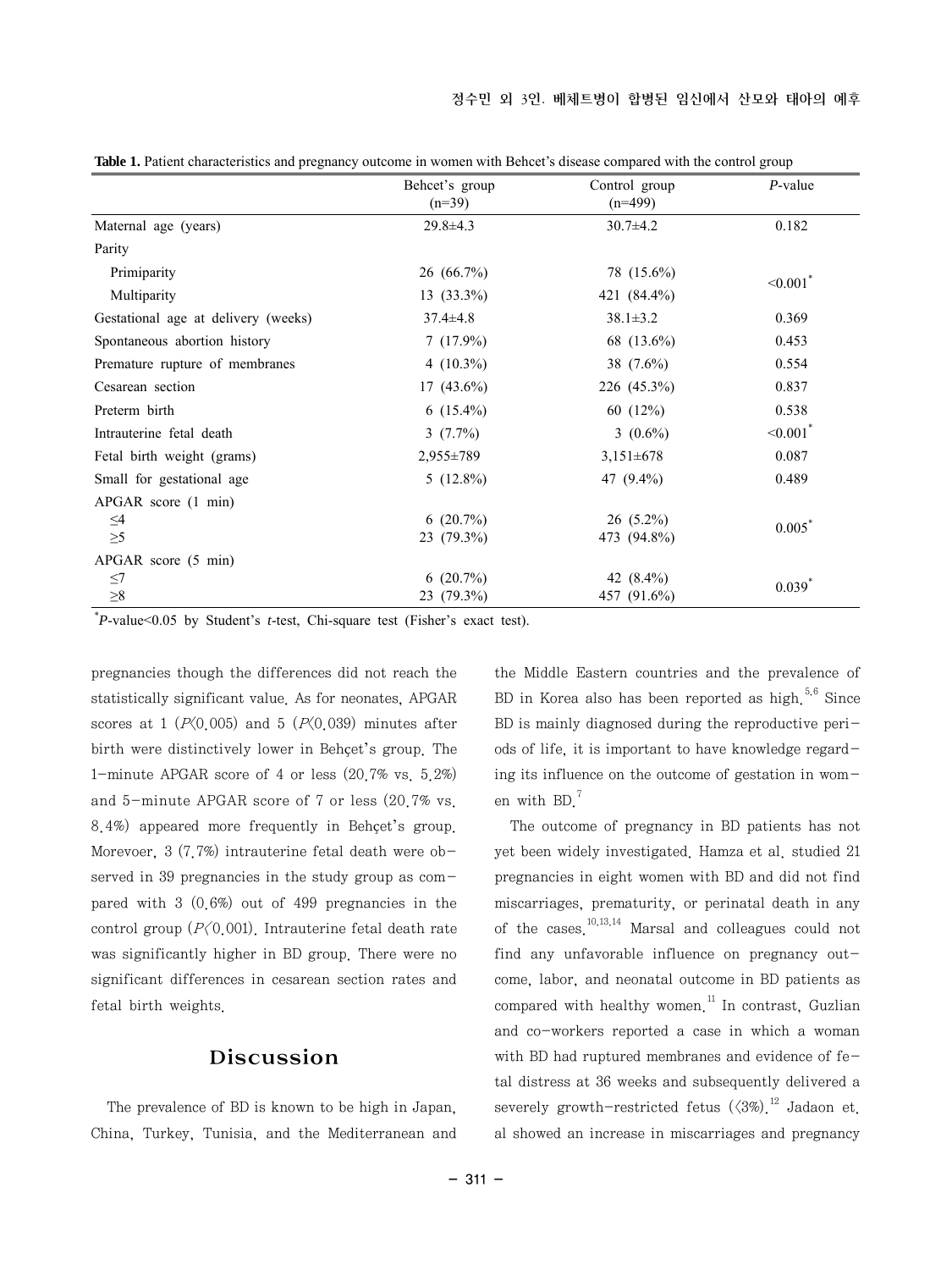complication rates in BD as compared with the controls, which they explained by the vasculitic process underlying BD, as well as by blood hypercoagulability that takes place during pregnancy in BD.<sup>1</sup>

We studied the relationship between pregnancy and BD by analyzing retrospectively maternal complications of pregnancy and fetal outcome, comparing the pregnancies complicated by BD with the normal pregnancies of healthy women. Unlike most of the previous studies, our data, although the limited number of cases and the absence of prospective studies made it difficult to draw an affirmative conclusions, showed higher rates of primiparity, lower APGAR scores of the infants at birth, and higher intrauterine fetal death rates in patients with BD, suggesting that the disease may adversely affect pregnancy and especially fetal outcome.<sup>9,13,14</sup> The apparently lower multiparity in BD patients implies that there is a notable difference in the risk for pregnancy outcome between the two groups. The higher tendency of spontaneous abortion, premature rupture of membranes, preterm delivery, and low fetal birth weight featuring small for gestational age in BD group also advocates the conclusion.

The pregnancy complicated by BD should be monitored closely for evidence of possible adverse outcome such as intrauterine fetal death, and for increase of intrauterine growth restriction and fetal compromise as in pregnancies complicated by similar connective tissue disorders. It is important for pregnant women with BD to receive proper antenatal care and preconception counseling prior to pregnancy.

#### References

- 1. Jadaon J, Shushan A, Ezra Y, Sela HY., Ozcan C, Rojansky N. Behçet's disease and pregnancy. Acta Obstet Gynecol Scand 2005; 84: 939-44.
- 2. Hurt WG, Cooke CL, Jordan WP, Bullock JP, Rodriguez GE. Behçet's syndrome associated with pregnancy. Obstet Gynecol 1979; 53(3 Suppl): 31S-3S.
- 3. Michelson JB, Friedlaender MH. Behçet's disease. Int Ophthalmol Clin 1990; 30: 271-8.
- 4. Klipple GL, Riordan KK. Rare inflammatory and hereditary connective tissue diseases. Rheum Dis Clin North Am 1989; 15: 383-98.
- 5. Chajek T, Fainaru M. Behçet's disease. Report of 41 cases and a review of the literature. Medicine (Baltimore) 1975; 54: 179-96.
- 6. Bang D, Lee JH, Lee ES, Lee S, Choi JS, Kim YK, et al. Epidemiologic and clinical survey of Behcet's disease in Korea: the first multicenter study. J Korean Med Sci 2001; 16: 615-8.
- 7. Bang D, Chun YS, Haam IB, Lee ES, Lee S. The Influence of pregnancy on Behçet's disease. Yonsei Med J 1997; 38: 437-43.
- 8. Ramsey-Goldman R. The effect of pregnancy on the vasculitides. Scand J Rheumatol Suppl 1998; 107: 116-7.
- 9. Uzun S, Alpsoy E, Durdu M, Akman A. The clinical course of Behcet's disease in pregnancy. J Dermatol 2003; 30: 499-502.
- 10. Hamza M, Eleuch M, Zribi A. Behçet's disease and pregnancy. Ann Rheum Dis 1988; 47: 350.
- 11. Marsal S, Falga C, Simeon CP, Vilardell M, Bosch IA. Behcet's disease and pregnancy relationship study. Br J Rheumatol 1997; 36: 234-8.
- 12. Guzelian G, Norton ME. Behçet's syndrome associated with intrauterine growth restriction: a case report and review of the literature. J Perinatol 1997; 17: 318-20
- 13. Gül U. Pregnancy and Behçet's disease. Arch Dermatol 2000; 136: 1063-4.
- 14. Ferraro G, Lo Meo C, Moscarelli G, Assennato E. A case of pregnancy in a patient suffering from the Behçet Syndrome: immunological aspects. Acta Eur Fertil 1984; 15: 67-70.
- 15. Espinosa G, Cervera R, Reverter JC, Tàssies D, Font J, Ingelmo M. Vascular involvement in Behçet's disease. Isr Med Assoc J 2002; 4: 614-6.
- 16. Krause I, Weinberger A. Vasculo-Behçet's disease. Isr Med Assoc J 2002; 4: 636-7.